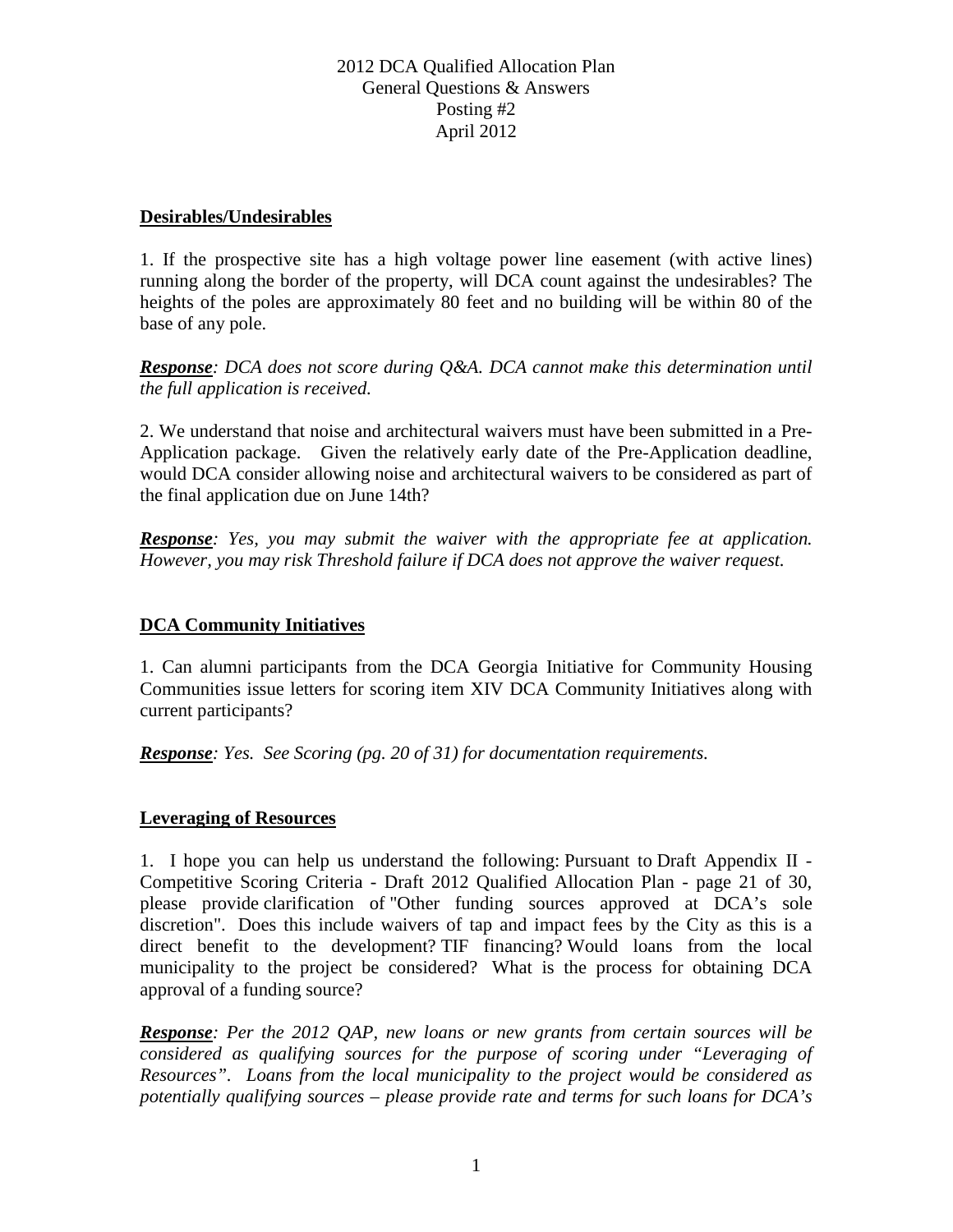*pre-approval for the scoring purposes of Leveraging of Resources. However, waivers of tap and impact fees are not considered loans or grants, as a result, it is not considered a qualifying source for this scoring category. As for Tax Allocation District (TAD) financing, the QAP specifically lists the Beltline Grant, a form of TIF, as a qualifying source eligible under the scoring category of the "Leveraging of Resources". Applicants seeking to incorporate sources made available through TAD financing should provide more details, along with supporting documentation, to DCA in order to gain preapproval.*

2. Leveraging of Resources A. Grants/Loan

Are Replacement Housing Factor Funds and Capital Fund Program funds from a PHA a DCA approved funding source in order to qualify for the points?

*Response: For purposes of scoring under "Leveraging of Resources", the Replacement Housing Factor Funds and/or Capital Fund Program funds from a PHA will be considered a qualifying source if the five required criteria as stated in the QAP (p. 20 of 31) are met.*

# **Neighborhood Stabilization**

1. For single family scattered site applications submitted under the Neighborhood Stabilization provision, will DCA be able to allow the flexibility needed for single family acquisitions? If so, how? It will be prohibitive to have site control of 100% of the proposed units by the date of application.

*Response: Applicants must acquire site control by Application date as set out in the QAP (Core pg 17 of 56). However, DCA will allow the submitted Application to be modified if additional units are acquired before December 31, 2012.*

# **Nonprofit**

1. Scoring Criteria Section XII describes points that may be allocated to projects that are eligible for the non-profit set aside and demonstrate the best chance of success based on a list of criteria. A project is eligible to be in the non-profit set aside if it meets the criteria of the Code, one of which is that the non-profit sponsor must be at least a 51% member of the General Partner. We are considering a Joint Venture partnership in which there are two non-profit organizations in the General Partner, one of which is the majority partner (with at least 51% of the General Partner) and may meet the "success" criteria DCA lists in the QAP. While we understand that DCA will make final decisions about which projects may receive the Non-Profit points during its scoring review process, can DCA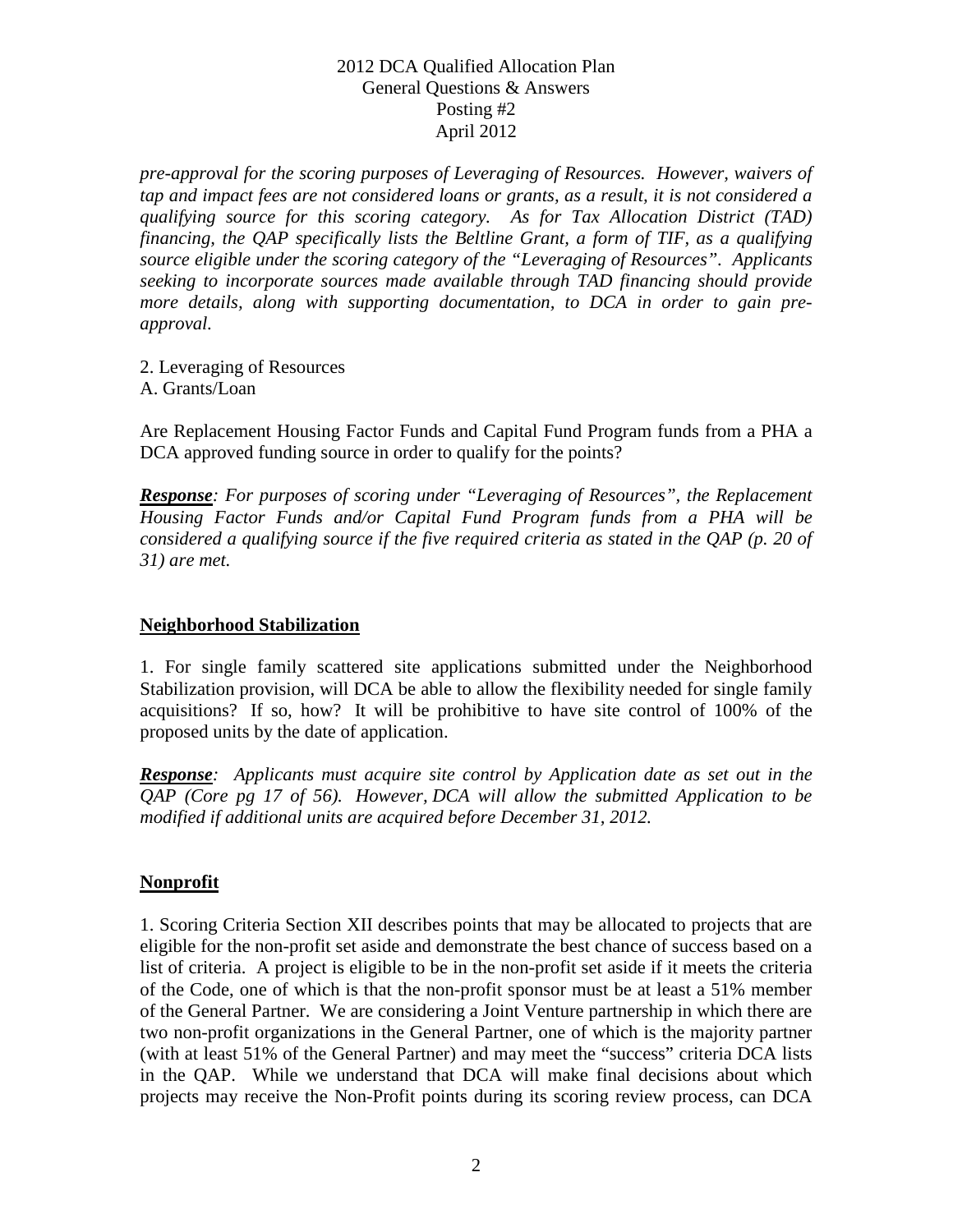confirm that a joint venture in which the majority non-profit partner meets the "success" criteria, but the other non-profit partner potentially does not, will not prohibit the possible allocation of these points? To state in another way, can a joint venture that meets the meaning of the Code and has one partner that meets DCA's success criteria (but not the other partner alone) be eligible for DCA's consideration of these points?

*Response: The fact that the minority non-profit partner potentially does not meet DCA's "success" criteria in and of itself will not disqualify a non-profit joint venture from the nonprofit points.*

# **Preservation**

1. Under Scoring Criteria XIX.B.1.b., DCA may award two points to an Application that has an award of government-awarded project based rental assistance for at least 30% of low-income units for a minimum of five (5) years. Does this mean that DCA could allocate points for a project where an existing HUD HAP contract is now in the middle of a 5-year term?

*Response: No, the contract must provide rental assistance for at least 5 years from the application deadline date in order to qualify for these points.*

2. In section XIX B (1)b of the scoring section of the 2012 QAP (page 30 of 31) it states:

Two (2) points will be awarded to an Application that has an award of governmentawarded project based rental assistance for at least 30% of low-income units for a minimum of five (5) years. This percentage will be calculated based on the total residential units (common space employee units will not be included in the total residential units).

Does a project that has USDA RD rental assistance in place for more than five years already count towards meeting this requirement? If not, would a letter from USDA stating that the rental assistance is expected to continue on this project for at least five additional years meet this requirement? In the past, USDA has NOT given contracts that exceed the annual funding amount so it is unlikely that they will issue a five year contract to meet DCA's requirement. However, once a funding of rental assistance is given, it is typically renewed on an annual basis. In our experience of more than 30 projects with USDA 515 funding and rental assistance, the only time that rental assistance has not been renewed is in the case of an RD 515 loan being paid out completely. Similar consideration should be given to HUD properties, which, even when receiving a 20 year HAP contract, they are subject to annual funding appropriations by that government agency.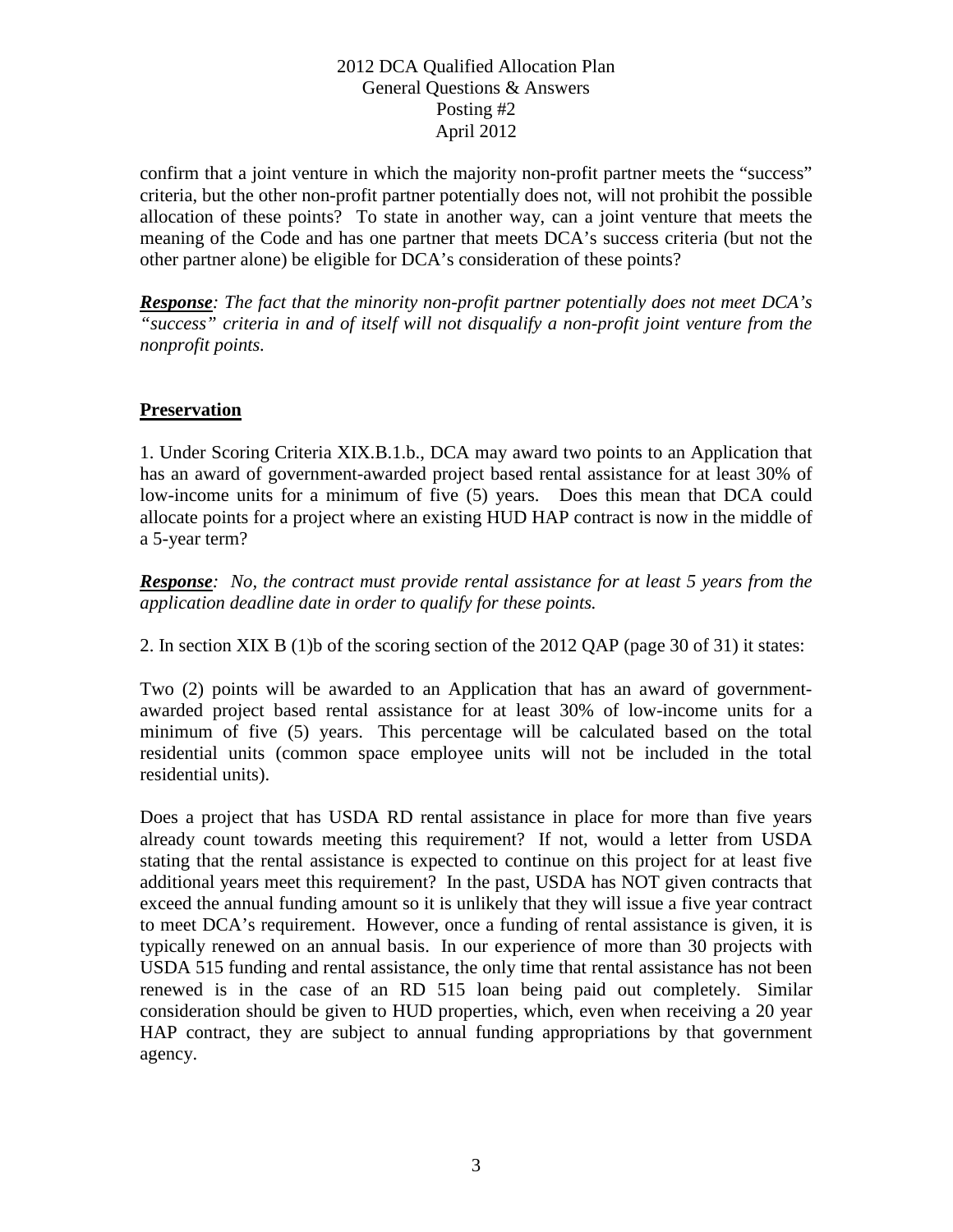*Response: Regardless of how funds are appropriated, the rental assistance agreement or contract must agree to provide PBRA for a minimum of 5 years after the application deadline date. Rental assistance contracts which are issued and renewed on an annual*  basis will not meet the eligibility criteria for these points in the 2012 funding round. *DCA will not accept a letter from USDA stating that rental assistance is expected to continue or that a one-year contract will be renewed.*

3. We are proposing to combine two contiguous family properties together. Both are currently financed with RD 515 loans and one of the properties is an expiring tax credit property. Will we be able to pursue this submission under the preservation set-aside (due to the expiring tax credit portion of the total project) and take its related points?

These properties, while constructed at different times, share common ownership and management and would benefit from similar rehab and combined operating feasibility.

*Response: No. For the project concept to remain eligible for the Preservation Set Aside, each existing property must qualify under one of the set aside criteria.*

# **Relocation**

1. We are considering an application where 100% of the units are covered by a HUD HAP contract. Would DCA require URA compliance for this project if there is no offsite displacement required (permanent or temporary) and there is no loss of affordable units? There are no other federal funds contemplated for this project.

*Response: DCA does not have the authority to determine applicability of the Uniform Relocation Act for non-DCA administered resources. The applicant will need to confirm with the HAP administrator whether URA compliance is required.*

# **Rural**

1. If we are submitting multiple applications which qualify for the Rural Points under Scoring Section XIII, please clarify whether we can claim the points in all applications and then DCA will designate which project will receive the final points based on other factors or if we have to select a specific project? If specific project selection is required and one of the applications falls out can the three points be re-designated to the remaining project?

*Response: An Applicant must designate rural points to only one project in which they have a direct interest. Failure by the Applicant to designate these points to qualified projects, or to incorrectly designate these points, will result in no points being awarded. Please see p. 19/31, 2012 QAP. Points may not be re-designated.*